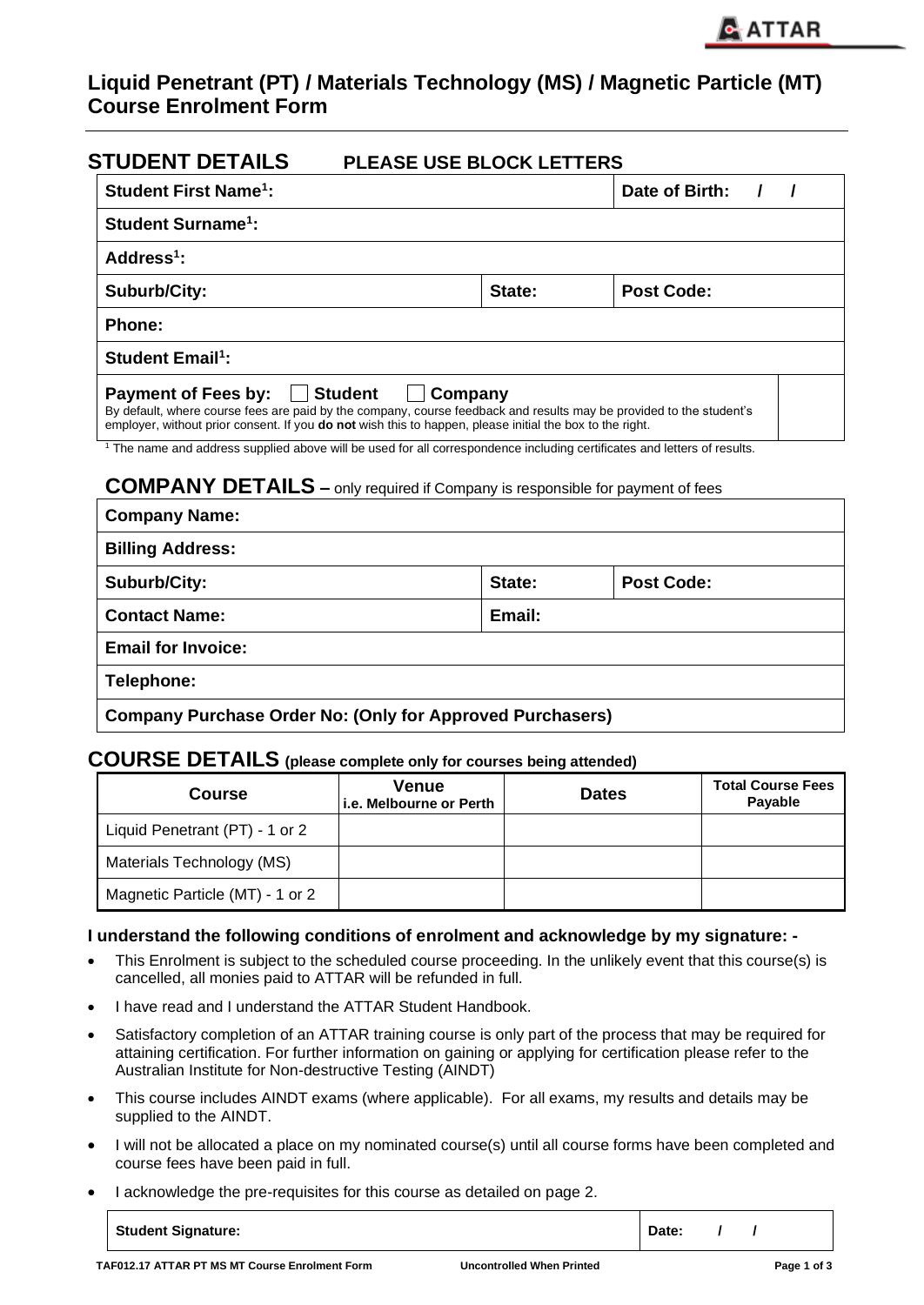## **Liquid Penetrant (PT) / Materials Technology (MS) / Magnetic Particle (MT) Course Enrolment Form**

| <b>Student name:</b> | Date of birth: |  |  |  |
|----------------------|----------------|--|--|--|
|----------------------|----------------|--|--|--|

### **PRE-REQUISITE INFORMATION - Pre-requisites for ISO9712 Training**

**Introduction:** Completion of a Materials Technology (Multi-Sector) course is not compulsory. However, most students without a formal background in materials engineering/processes may find aspects of the Level 2 Industry Specific Exams difficult without completion of the multi-sector course. Pre-requisite worksheets & pre-course assessments can be downloaded at [attar.com.au](http://www.attar.com.au/Download-Forms.aspx)

| <b>Course Name</b>                                    | <b>Pre-requisites</b>                                                                                        |  |
|-------------------------------------------------------|--------------------------------------------------------------------------------------------------------------|--|
| Liquid Penetrant Level 1<br>Magnetic Particle Level 1 | LLN – Language, Literacy & Numeracy<br>$\bullet$<br>Basic knowledge of materials and processes.<br>$\bullet$ |  |
| Materials Technology / Multisector                    | LLN – Language Literacy & Numeracy<br>$\bullet$                                                              |  |
| Liquid Penetrant Level 2                              | Materials Technology (Multi-Sector).<br>$\bullet$                                                            |  |
| Magnetic Particle Level 2                             | Math – Basic math skills including algebra<br>$\bullet$<br>Materials Technology (Multi-Sector)<br>$\bullet$  |  |

**MATERIALS TECHNOLOGY PRE-REQUISITE – Level 2 Liquid Penetrant and Magnetic Particle Please tick the applicable item**

I have previously completed the Materials Technology (Multi-Sector) course. Date of Course:

I will be attending the Materials Technology (Multi-Sector) course. Date of Course:

I will not be attending Materials Technology (Multi-Sector) but declare that I have the following pre-requisite knowledge:

| Basic welding metallurgy                                        | Casting processes and applications | Composite processes and<br>applications |
|-----------------------------------------------------------------|------------------------------------|-----------------------------------------|
| Welding processes and applications                              | Casting defects/discontinuities    | Composite defects/discontinuities       |
| Weld defects/discontinuities                                    | Basic forging metallurgy           |                                         |
| Forging processes and applications<br>Welding terms and symbols |                                    | Process defects/discontinuities         |
| <b>Basic casting metallurgy</b>                                 | Forging defects/discontinuities    | Relevant codes and standards            |

A copy of the applicable course syllabus can be located at [www.ATTAR.com.au](file://///Attarserver/attar%20data/ATTAR%20TRAINING/AppData/Local/Microsoft/Windows/Temporary%20Internet%20Files/Content.Outlook/EGAJDG1P/www.ATTAR.com.au)

#### **Please tick for the applicable course/s:**

#### **Liquid Penetrant Level 2:**

 $\Box$ 

 $\Box$ 

 $\Box$ 

 $\Box$ 

 $\Box$ 

- Fhe total of my current industrial experience in Liquid Penetrant is hours.
- I understand the ISO 9712 examinations held at the completion of this course will be difficult to successfully complete if I do not have the recommended industrial experience in this method and sector (nominally 576 hours). Candidates who do not have the required industrial experience may defer their examinations. Contact [training@attar.com.au](mailto:training@attar.com.au) to arrange deferral.



- The total of my current industrial experience in Magnetic Particle is  $\Box$  hours.
- I understand the ISO 9712 examinations held at the completion of this course will be difficult to successfully complete if I do not have the recommended industrial experience in this method and sector (nominally 576 hours). Candidates who do not have the required industrial experience may defer their examinations. Contact [training@attar.com.au](mailto:training@attar.com.au) to arrange deferral.

| <b>Student Signature:</b> | Date: |
|---------------------------|-------|
|---------------------------|-------|